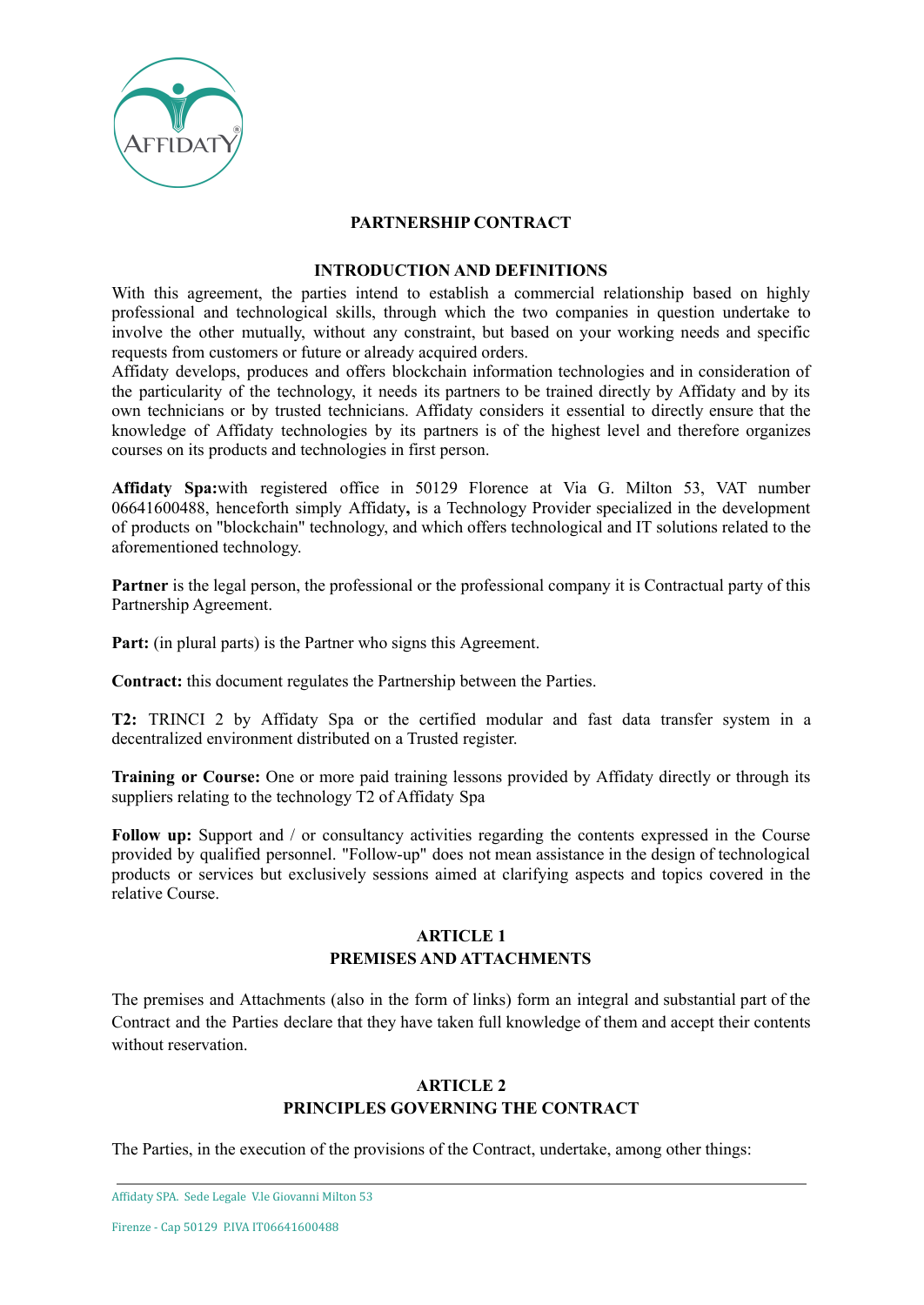

a) to work in good faith to safeguard the mutual benefit deriving from the Contract;

b) to put in place the best collaboration to effectively implement the provisions of the Contract, making each knowledge, documentation, tools and data available to the other, always in compliance with the legal obligations in force;

c) to be available to perform additional performance compared to those provided by the Contract, if the execution of the same is required by the Public Authority:

d) to communicate with each other in a timely manner for the circumstances that the other party may be relevant or useful for the execution of the Contract.

# **ARTICLE 3 NATURE AND SCOPE OF APPLICATION OF THE CONTRACT**

3.1 The Parties mutually acknowledge that the relationship established through the Contract may in no way be considered, either by them or by third parties, as a joint venture or other form of association (including the association in participation), remaining the same Parties, one towards the other and all towards third parties, free from any constraint that is not expressly provided for in the Contract.

3.4 Any previous agreement, written and verbal, stipulated between the Parties with reference to the object of the Contract, must be considered superseded and replaced by this Contract, without prejudice to confidentiality agreements, mou, nda, or otherwise named and relating to the confidentiality of the technological, commercial and industrial information exchanged to date by the Parties.

## **ARTICLE 4 OBJECT OF THE CONTRACT**

4.1 By signing this Agreement, Affidaty declares itself able to offer, also with the help and through the collaboration of the partner, the services relating to the areas of intervention of Affidaty and also, reciprocally, with the signing of this Agreement, the partner declares to be able to offer, also with the help and through the collaboration of Affidaty, the services relating to the areas of intervention of the partner.

4.2 Each of the Parties will be directly and solely responsible for the activities directly carried out by the same Party directly and / or through its own appointees.

4.3. Affidaty will provide for a fee the Courses on the technology and the products proposed, marketed and developed by the same. These courses are essential for the partnership to be established. In the absence of purchase, attendance and successful completion of the Course, no partnership with Affidaty can be established and the partner cannot boast of this collaboration.

4.4 This document concerns the option called "PARTNER": "Advanced" package + 15 additional hours of "Follow Up" in physical presence or online with our technicians + certificate integrator certified software and hardware partner of Affidaty SpA displayed on our domains + 20% lifetime partner discount token on the purchase of all Affidaty SpA initiatives, including future courses, refresher courses, products, follow-ups and all available services.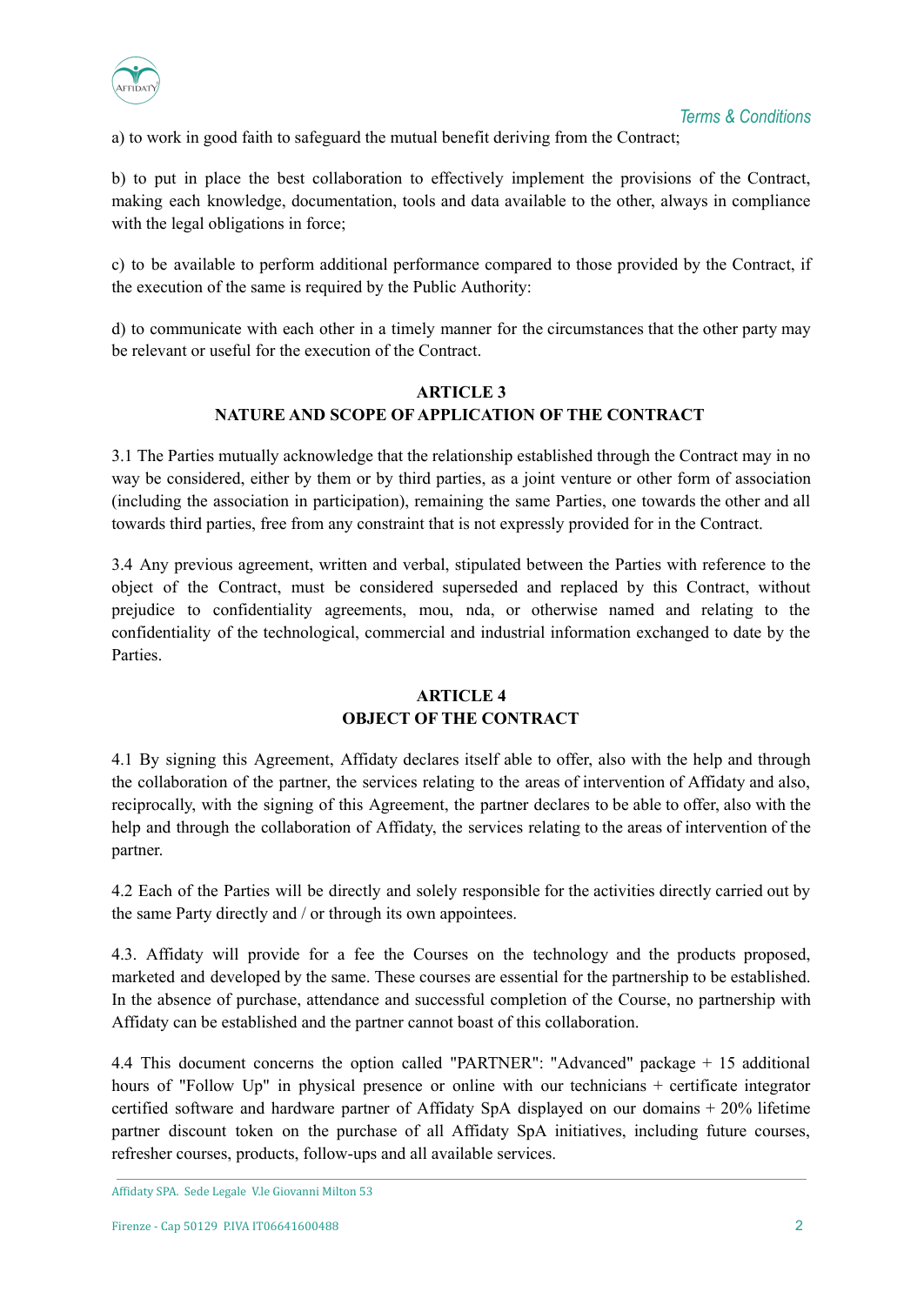



## **ARTICLE 5 ADEQUATE KNOWLEDGE OF AFFIDATY TECHNOLOGY**

5.1 Affidaty researches and develops products characterized by high IT value that require considerable knowledge of "blockchain" technologies and therefore intends to collaborate exclusively with Partners with adequate and specific technological knowledge. In this regard, Affidaty will select its partners exclusively on the basis of the IT and technological knowledge that the latter will demonstrate by verifying their skills in the field. Only following a preliminary assessment of the Partner's skills and knowledge, Affidaty will proceed with the completion of this Agreement.

5.2 Affidaty is also aware that "blockchain" technology is characterized by specificities that require adequate training and that this know-how is difficult to find in the usual academic or professional environment; for these reasons, Affidaty actively undertakes to ensure that the partners it collaborates with acquire adequate knowledge on the subject by organizing specific courses on "blockchain" technologies for the partner.

5.3 The general and specific topics subject to verification by Affidaty may concern:

Basic knowledge: T2 Core, SDK smart contracts, Digital identity, T2lib.

Specific knowledge for the project: Voting, Asset Management, Ticket restaurant, etc.

5.4 To obtain the qualification as developer of T2 and the license for use, the Partner must support and pass the first level of training, this level of training will be organized , provided and provided directly by Affidaty on its e-learning platform. The purpose of the course, calendar, code, duration in days and hours of lessons, program, venue (physical or virtual) of the course, any teaching material provided, costs, teaching staff, terms of access to the Course will be specified in the Terms and Conditions. relating to the Affidaty Training Courses. Subsequent levels of training may also be provided by third party Affidaty suppliers.

5.5 These courses, for a fee, will be entirely organized by Affidaty or by certified and suitably qualified partners, with teaching staff they have found and materials supplied by them. The terms and conditions of the Courses will be specified in specific Forms or Terms and Conditions.

5.6 The training courses and / or the theoretical and practical verification on the technologies / products of Affidaty and, in general, on the blockchain are to be considered a necessary condition to be able to establish any Partnership with Affidaty.

5.7 The Courses will be in Italian and possibly in English.

5.8 By signing this contract, the partner purchases the paid Course on Affidaty's TRICI 2 for all purposes at the price of Euro 4,075.00 (Euro Qutarromilasettantacinque / 00) plus VAT if due.

## **ARTICLE 6**

## **SERVICES AND PRODUCTS INCLUDED WITH THE COURSE**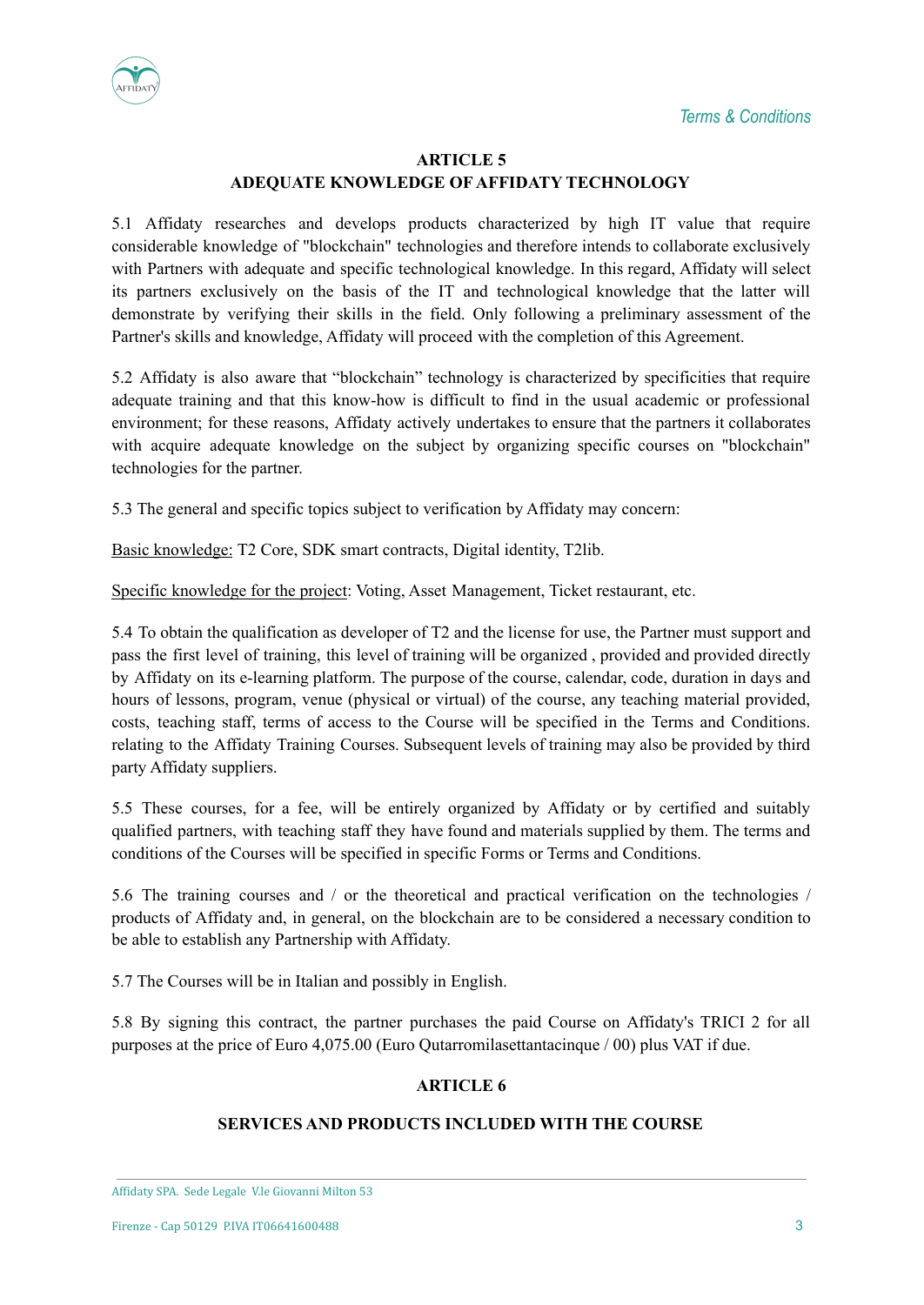

## *Terms & Conditions*

The purchase of the course referred to in article 5 will also entitle you to 20 hours of "*follow-up*" relating to the topics covered in the same course. "*Follow-up*" does not mean assistance in the design of technological products or services but exclusively sessions aimed at clarifying aspects and topics addressed in the relative Course.

With the purchase of the Course, the Partner will also receive the "*welcome kit*" to join the "*testnet*" to develop and use blockchain technologies.

The welcome kit includes the hardware ("*node*") to operate in the blockchain.

#### **ARTICLE 7 REQUESTTHE SERVICE**

6FOR.1 Affidaty, in the event of collaboration for the development of products, may request third-party customers additional accounting / personal documentation to carry out the appropriate economic / financial checks (for example: VAT / Tax Code ; tax return; etc.).

6.2 Affidaty also reserves the right to accept or reject the request of third party customers based on its operational and commercial standards, communicating the outcome of the evaluation of the requests to them.

6.3 Affidaty will be free to accept or refuse the request without this giving rise to any compensation or damage in favor of the applicant or Partner, therefore remaining at the complete discretion of Affidaty the assessment of the provision of the Service. .

#### **ARTICLE 8 GUARANTEES**

8.1 Each Party is required to carry out the activities at its own expense with the best professional diligence.

## **ARTICLE 9 FEES, EXPENSES AND COMMERCIAL PROMOTIONS**

9.1 Each Party will bear all expenses and costs of a legal, accounting or other nature, incurred by it directly or at its request, in relation to the negotiation, preparation and definition of the Contract.

9.2 Affidaty will launch promotions (hereinafter "Promo") limited in terms of time and / or quantity in favor of its Partners. These Promos will provide discounts or discounts on the prices of goods / services offered by Affidaty. For details on the times, methods and prices of the individual offers, please refer to the regulations of the individual Promo.

# **ARTICLE 10 EXCLUSION OF THE POWER OF REPRESENTATION**

Each Party will carry out the activities at its own expense provided for in the contract with the exclusion of the power of representation of the other Party.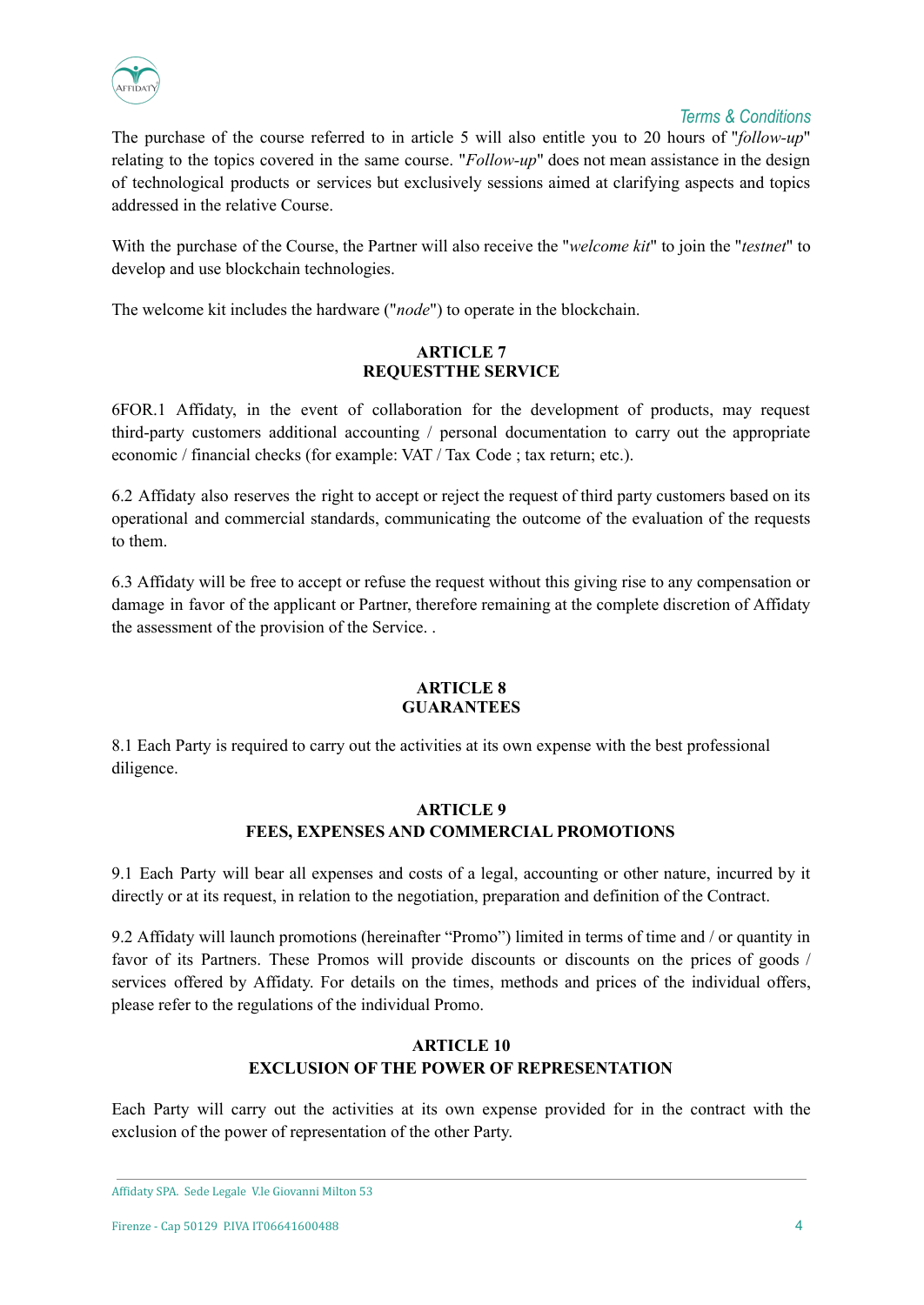

# **ARTICLE 11 DURATION, WITHDRAWALAND CANCELLATION**

11.1 This Agreement will have a duration of one year from the date of signing it tacitly renewable for the same period unless terminated as in point 11.2.

11.2 The Parties will also have the right to withdraw from this Agreement at any time, by written communication, to be sent to the other Party, by registered letter with return receipt, with a notice of at least 60 (sixty) days, sent to the addresses (PEC and / or Registered Office) of Affidaty Spa

11.3 The Parties will also have the right to prevent the automatic renewal of the contract by cancellation, by written communication, to be sent to the other Party, by registered letter with return receipt, with prior notice of at least 60 (sixty) days, sent to the official addresses (PEC and / or registered office) of Affidaty Spa

11.4 It is understood between the Parties that, at the end of this Agreement for any reason, the commitments will remain in force until all the initiatives in place or started will be successful and the Parties will not be required to pay any indemnity or compensation of any kind, for any reason, in favor of the other Party.

11.5 Any goods or supplies purchased by the Partner will not be subject to reimbursement by Affidaty Spa

#### **ARTICLE 12 PROHIBITION OF TRANSFER OF THE CONTRACT**

Each Party, unless expressly consented in writing by the other Party, will not be able to assign the Contract or the rights and obligations deriving from it. , for any or all of the obligations deriving from the contract itself.

## **ARTICLE 13 AMENDMENTS AND ADDITIONS**

Any changes and additions to the Contract may be made by mutual agreement between the Parties only in writing.

## **ARTICLE 14 PARTIAL INVALIDITY**

The invalidity, nullity or impossibility of application of any clause of the Contract will not lead to the invalidity, nullity or ineffectiveness of the remaining parts of it, without prejudice to the commitment of the Parties to replace the clauses possibly invalid with agreements that are as equivalent as possible.

# **ITEM 15**

Affidaty SPA. Sede Legale V.le Giovanni Milton 53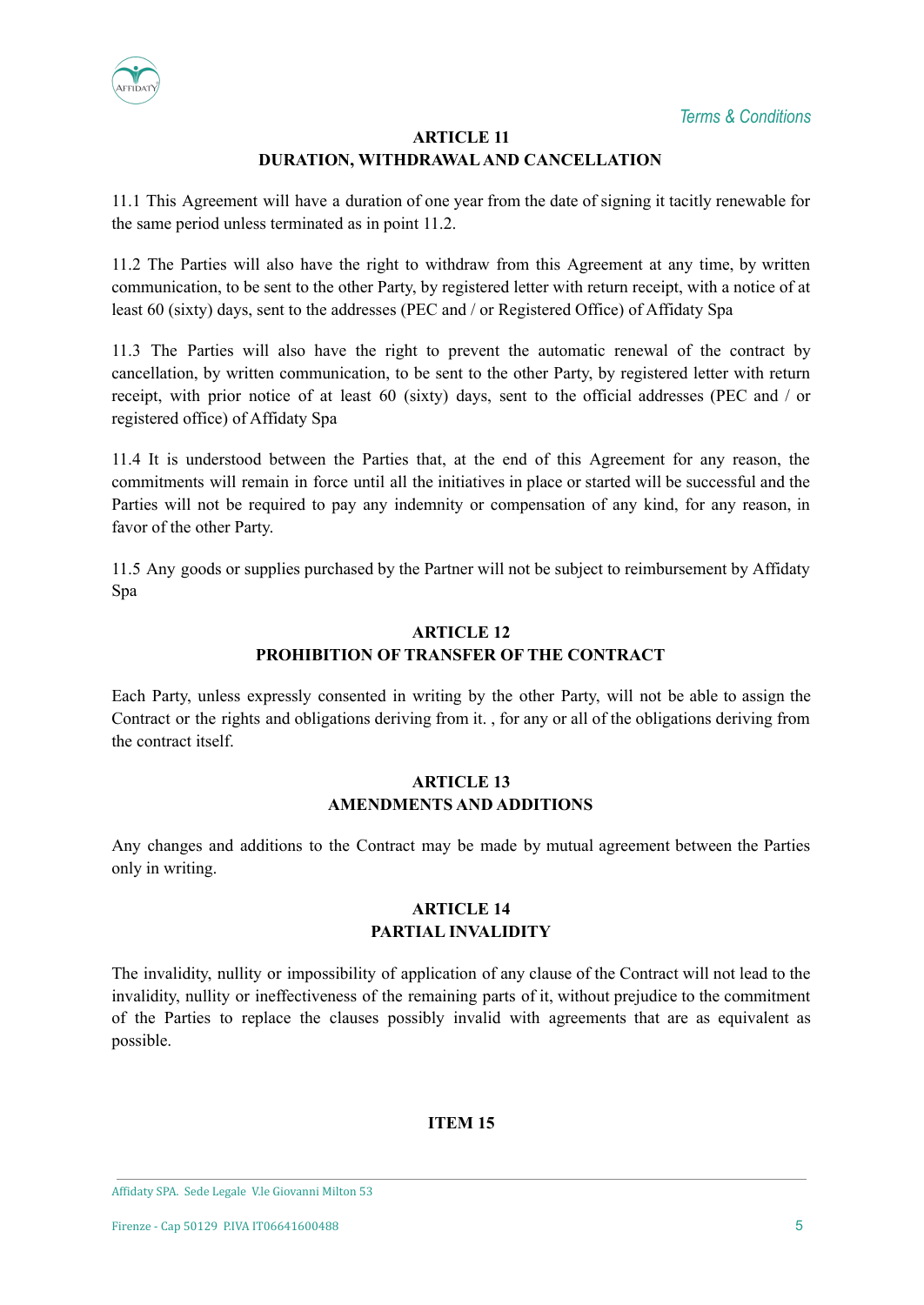

## *Terms & Conditions*

## **PRICES - METHOD OF PAYMENT AND DURATION**

15.1 The prices of the Courses and / or partnerships are expressed in Euros and do not include VAT. In case of availability of any coupon and / or discount code, it must be entered in the dedicated area of the Site when completing the purchase order.

15.2 Fee - In order to be able to access the Course chosen in the Order, the User must pay Affidaty the relative fee to the extent indicated in the information sheet of the course itself, which can be viewed on the Site. The fee referred to in this article, as well as specified in the Price List, is net of VAT and any other legal charges.

15.3 The consideration due by the User to Affidaty for the purchase of each course in the catalog chosen, must be paid, together with the Order, under penalty of cancellation of the same.

15.4 Methods of payment:

- Credit card (Visa, MasterCard, American Express circuits) or (Debit / Prepaid)

In this case, the User will authorize his / her Circuit to proceed with the payment at the request of Affidaty according to the procedure provided and governed by own Institute, under the terms and conditions of the contract agreed between it and the Consumer / Professional / Company.

- SEPA / SDD

- bank transfer to the coordinates

IBAN: IT59N0200802832000104300479

BIC / SWIFT: UNCRITM1R02

Header: Affidaty Società Per Nazioni

Bank: Unicredit SpA

15.5 In the case of the purchase of Courses for more than one participant by a User, the bank transfer must include the identification of the order (year, course / service name and order number) issued in the order confirmation email and the CRO identifying the bank transaction. Payment must be made within 5 working days from the date of acceptance of the order: after this deadline, or in case of omission of the CRO identification number of the transaction, the order is automatically canceled. In the case of purchase for multiple accesses, the User undertakes to communicate to each individual participant all the information necessary for the use of the Courses. The order must be considered unique and inseparable, so that the failure or partial use of one or more accesses will not entitle the Client / User of the Course to request cancellations, reimbursements, indemnities or compensation of any kind.

15.6 The procedure for activating the credentials to access the courses on the e-learning platform is sent automatically, by email / mobile phone, to the user who made the single purchase. In the case of

Affidaty SPA. Sede Legale V.le Giovanni Milton 53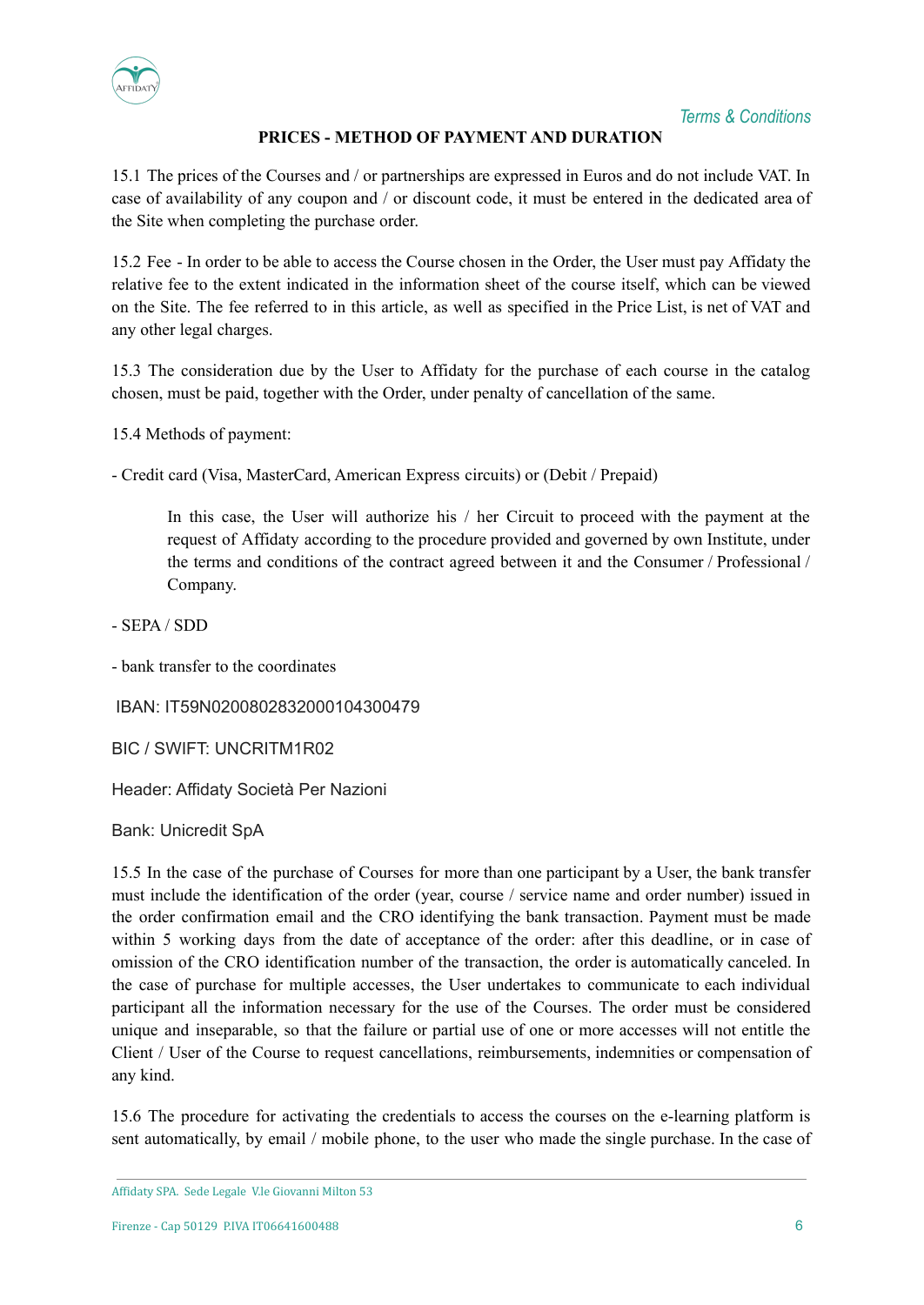

an Order for multiple purchases, together with the order, it is mandatory to send the list of names of the course participants to send them the links for activating the credentials.

15.7 The use of Online Courses is allowed within the year following the date of purchase, unless otherwise indicated in the information pages of the Course on the Site

15.8 Affidaty will allow the User to use the Courses purchased only after receiving confirmation of the successful payment .

15.9 In the event that the payment by credit or debit card is not successful, Affidaty will inform the User via e-mail who will proceed with SEPA / SDD.

## **ARTICLE 16 PROPERTY INTELLECTUAL**

16.1 For the entire period of operation of the Contract, each Party may use the intellectual and industrial property rights of the other Party solely for purposes related to the execution of the Contract, and upon prior written agreement between them. . In relation to the above use, which will in any case take place on a non-exclusive basis, no consideration will be due, as this use is satisfactory for the specific and proper interests of all the Parties in relation to the execution of the Contract.

16.2 At the expiration of the Contract or in the event of its termination, withdrawal or loss of effectiveness for any reason and for any reason, the use of the distinctive signs and any other element developed in execution of the Contract, as well as any intellectual property right and industry must immediately cease.

16.3 Only the signing of this contract together with the attendance and successful outcome of the verification at the end of the Course authorizes the partner to use the TRINCI 2 brand / logo to communicate the partnership with Affidaty.

## **ARTICLE 17 CONFIDENTIALITY OBLIGATIONS**

17.1 The Parties undertake to maintain the utmost confidentiality on all information, data, news and documents, including ideas, projects relating to the Parties, or to third parties (the "Confidential Data") referred to they have come or come into possession or knowledge in the course of negotiations or the conclusion of the Contract or in carrying out the activities envisaged and / or dependent on it and not to disclose the same to third parties in any way without the prior written consent of the other Party. Each of the Parties undertakes to ensure that their directors, employees and collaborators in any capacity are aware of the confidentiality obligations referred to in this article and comply with them.

17.2 Except for legal obligations or provisions of the administrative and / or judicial authorities, the Parties will not copy, retain, communicate, disseminate and in any case will not use Confidential Data, in any way or form, even indirectly, for purposes other than those provided for in the Contract.

17.3 The confidentiality obligations provided for in this article will survive even in the event of expiry, termination of or withdrawal from the Contract or loss of effectiveness of the same, for any

Affidaty SPA. Sede Legale V.le Giovanni Milton 53